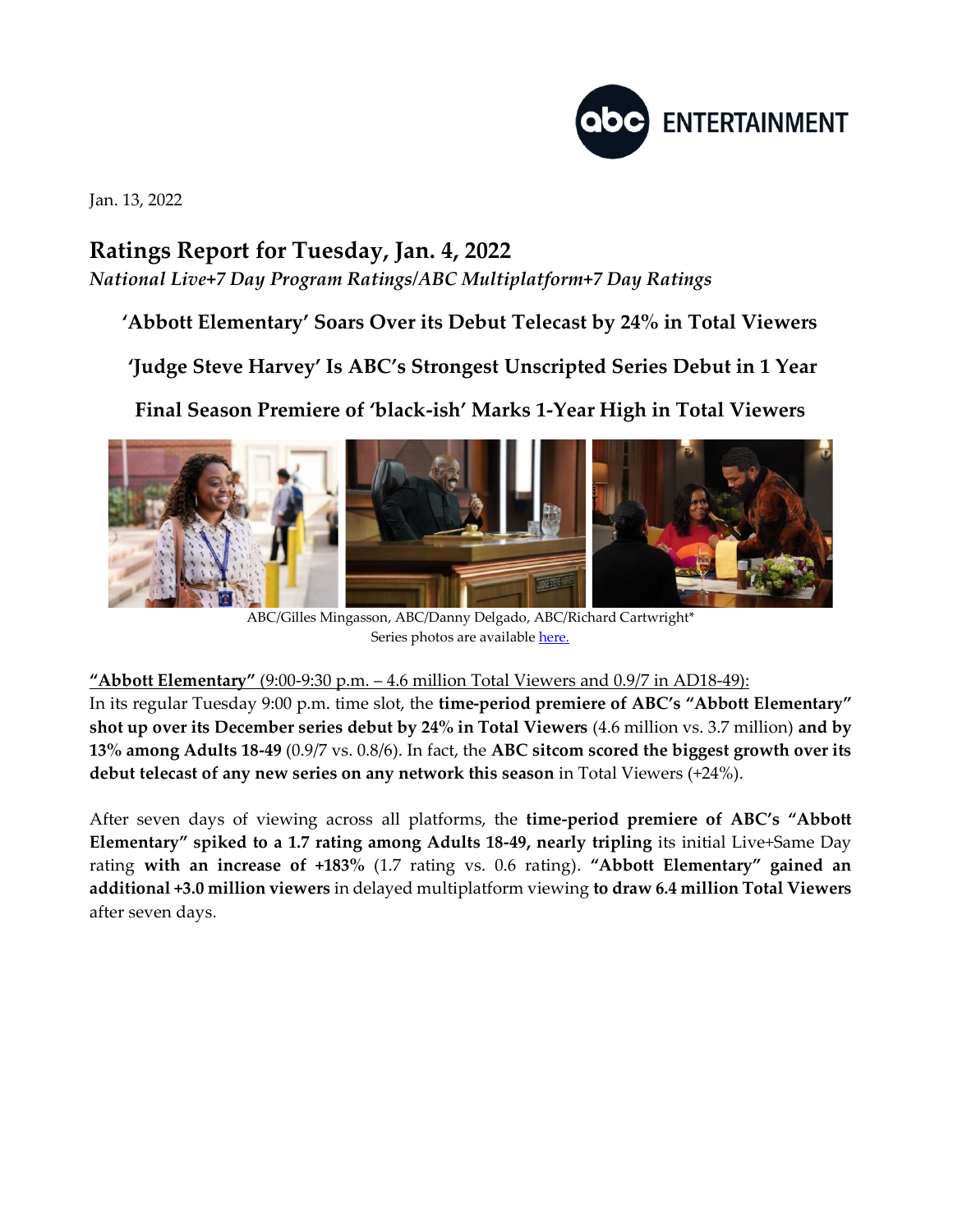

**"Judge Steve Harvey"** (8:00-9:00 p.m. – 5.7 million Total Viewers and 0.8/6 in AD18-49): **"Judge Steve Harvey" premiered as ABC's strongest unscripted series debut in Total Viewers** (5.7 million) **and Adults 18-49** (0.8/6) **in 1 year** – since 1/7/21. "Judge Steve Harvey" also marked ABC's most-watched new series debut (5.7 million) this season.

After seven days of viewing across all linear and digital platforms, **the series debut of ABC's "Judge Steve Harvey" grew to 6.7 million Total Viewers and hit a 1.3 rating in Adults 18-49,** nearly doubling its initial Live+Same Day rating (0.7 rating).



## **"black-ish"** (9:30-10:00 p.m. – 3.6 million Total Viewers and 0.7/5 in AD18-49):

The **final season premiere of ABC's "black-ish" outdelivered the series' May finale by 57% in Total Viewers** (3.6 million vs. 2.3 million on 5/18/21), **topping its 12 most-recent original telecasts of the prior season and posting its most-watched telecast in 1 year** – since 1/26/21. In addition, **"black-ish" topped its finale by 40% among Adults 18-49 to score its highest-rated episode since February 2021** – since 2/23/21.

The **"black-ish" season premiere improved over last season's average** (Oct. 2020-May 2021) **by 24% in Total Viewers** (3.6 million vs. 2.9 million) **and by 17% in Adults 18-49** (0.7/5 vs. 0.6/4).

After seven days of multiplatform viewing, the **final season premiere of ABC's "black-ish" delivered 4.2 million Total Viewers and a 1.0 rating among Adults 18-49.**